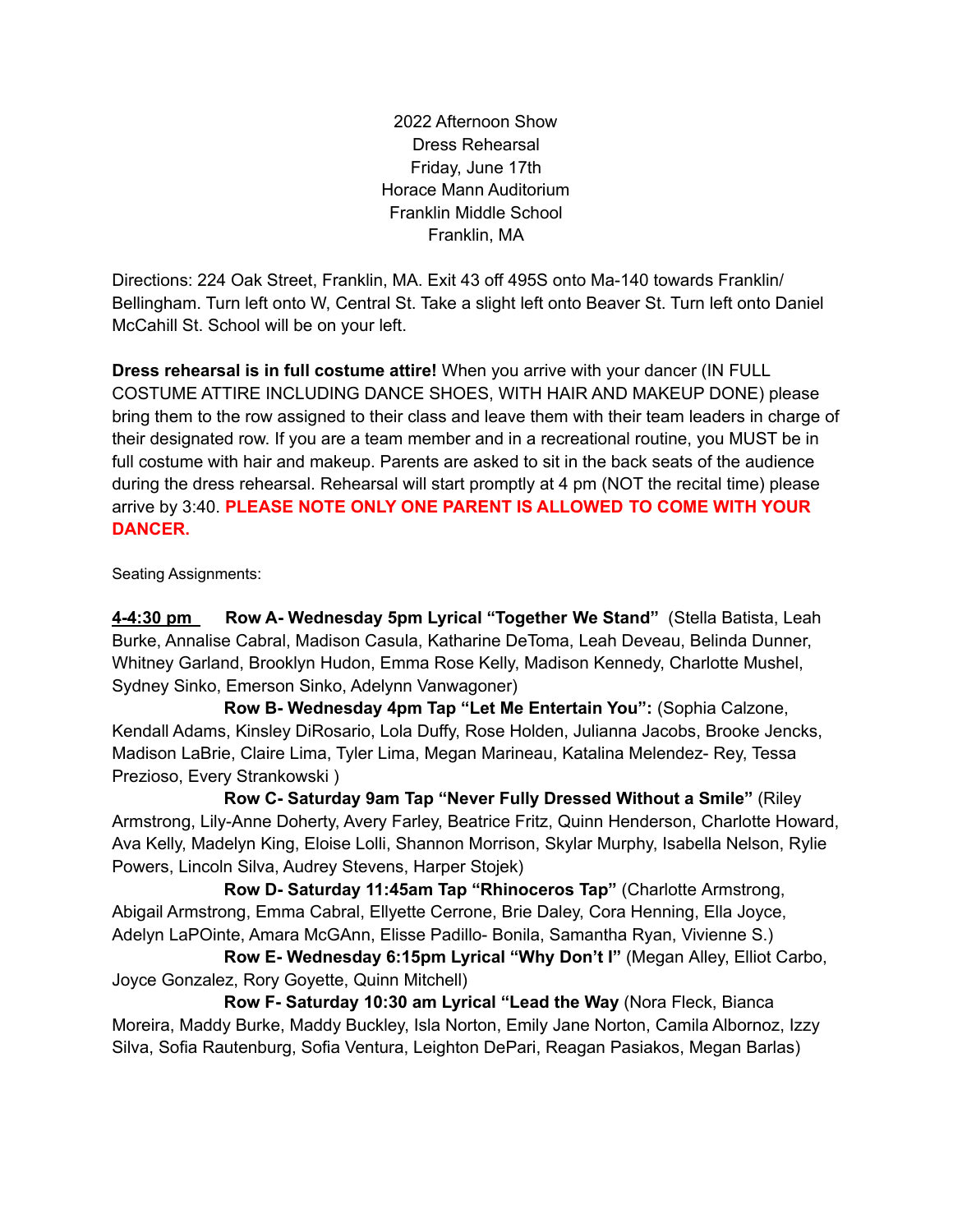**4:30-5 Row A- Wednesday 4:30pm Jazz "I'm a Lady"** (Stella Batista, Audrey Bowyer, Leah Burke, Madison Casula, Katharine DeToma, Belinda Dunner, Whitney Garland, Brooklyn Hudon, Emma Rose Kelly, Madison Kennedy, Charlotte Mushel, Lauren Pirrong)

**Row B- Wednesday 4:30pm Ballet "Genevieve the Giraffe"** (Kendall Adams, Sadie Barackman, Madelynn Drake, Lola Duffy, Aubrey Garland, Ryla Halnon, Rose Holden, Julianna Jacobs, Brooke Jencks, Madison LaBrie, Claire Lima, Tyler Lima, Katalina Melendez-Rey, Peyton Milani, Isabella Perez, Tessa Prezioso, Every Strankowski, Ella Walck)

**Row C- Saturday 9:30am Ballet "Show Yourself"** (Riley Armstrong, Olivia Cox, Beatrice Fritz, Alexis Haganey, Ava Kelly, Madelyn King, Eloise Lolli, Skylar Murphy, Rylie Powers, Niamh Rice, Harper Schiloski, Audrey Stevens, Brynn Zawatski)

Row D- Saturday 11:15am "Castle on a Cloud"

**Row E- Wednesday 7pm "Razzle Dazzle"** (Megan Alley, Isabella DeSantis, Rory Goyette, Makayla Kenney, Quinn Mitchell)

Row F- "Itsy Bitsy Spider"

**5-5:30 Row A- Wednesday 5pm Tap "Hakuna Matata"** (Leah Burke, Madison Casula, Leah Deveau, Belinda Dunner, Whitney Garland, Brooklyn Hudon, Emma Rose Kelly, Madison Kennedy, Abigail Morin, Sydney Sinko, Emerson Sinko, Bianca Moreira, Cyane Myers)

**Row B- Wednesday 5pm Jazz "Gonna Be My Day"**(Harrison Cabral, Madelynn Drake, Aubrey Garland, Opehlia Gauthier, Ryla HalnonRose Holden, Julianna Jacobs, Brooke Jencks, Madison LaBrie, Elliott Mandell, Katalina Melendez- Rey, Peyton Milani, Isabella Perez, Every Strankowski)

**Row C- Wednesday 3pm & Saturday 10:15am "Baby Take a Bow":** (Adeline Adams, Danica Bonnia, Emersyn Chipman, Ella Shinnick, Reagan Smith, Elliot (Ellie) Barry, Lexi Capen, Chloe Castro, Kailey Farley, Brianna Guilarducci, Emmalyn Mach, Leighton Schiloski, Eliza Stojek, Theodore Trombly, Hannah White, Riley White, Brooke White, Quinn Henderson-Lovely)

**Row D- Saturday 12:15pm Jazz "Shake Your Maracas"** (Reagan Pasiaskos, Norah Winroth, Andrew ( Drew) Allen, Charlott Armstrong, Riley Armstrong, Abigail Armstrong, Emma Cabral, Ellyette Cerrone, Bethany Gates, Eliana Gutierrez, Amara McGAnn, Elisse Padillo- Bonila, Luca Panzano, Samantha Ryan)

**Row E- Wednesday 5:30pm "Welcome to the 60's"** (Joyce Gonzalez, Alexis Kammerer, Molly Stoker)

Row F- "Dream Girls"

**Row G- Saturday 10am "Reach for the Stars"** (Bianca Moreira, Harleigh Aldrich, Olivia Cox, Hannah Doherty, Ava Kelly, Madelyn King, Skylar Murphy, Rylie Powers, Niamh Rice, Harper Schiloski, Brynn Zawatski)

## **5:30-5:45 ALL Afternoon Show & ALL TEAM Dancers- Finale Rehearsal**

Dress Rehearsal RULES & OVERVIEW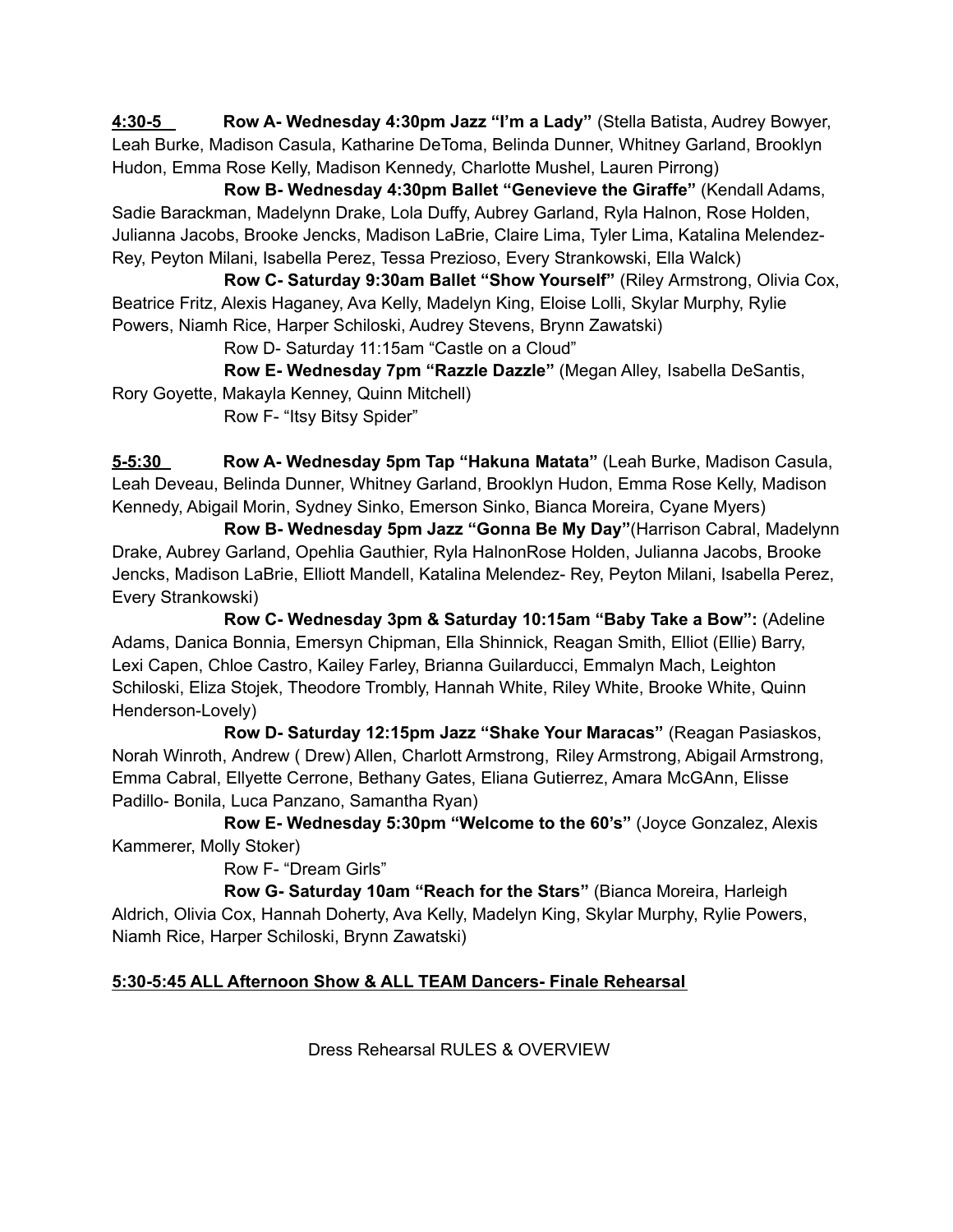Dress rehearsals provide the performers with an on-stage, fully-costumed experience that is as close to the actual recital conditions as possible. It also gives the directors an opportunity to arrange lighting, music, scenery, and organized, entertaining recital production. Please note the following Dress Rehearsal guidelines:

- 1. Each family is allowed ONE adult escort. An escort can be a family or non-family member.
- 2. Makeup: red lipstick, blush, blue eyeshadow, and black mascara.
- 3. Dressing rooms are available, but are not supervised during the dress rehearsal. Please keep all valuables with you during the rehearsal.
- 4. Rehearsal will start promptly at 4pm. Please have your child completely costumed (for first performance) with hair and makeup ready.
- 5. All dancers report to the auditorium and sit in their assigned rows. The schedule will also be posted in the waiting room at the studio.
- 6. Classes are dismissed into the bandroom after each routine is completed to change for their next number, then go back to their assigned row for their next routine. The bandroom is located directly behind the stage.
- 7. After all numbers have been rehearsed, all dancers will run through the Grande Finale.
- 8. Label all parts of your child's costume, including shoes, headpieces, and personal items brought into the dressing room.
- 9. Parents, please be patient, it may take 2 or 3 tries to run a number. We want the children to feel comfortable for their "big day".
- 10. Pre-attach safety pins to costumes and bobby pins to hats and headpieces. Bring extra pins, tights and bobby pins. Make sure dancers do not wear underwear.
- 11. Please ensure that your child has comfortable dance shoes that do not have holes, are clean and of the right type.
- 12. All performers' hair should be worn in a bun off the face. No bangs. Please check our website under "Dance" and "Recital Information" and click on "MDG Dance Recital Hair" to know how to make the proper bun. Ornamental hair elastics and/or barrettes should not be worn.
- 13. No jewelry is to be worn during the rehearsal.
- 14. Cameras may be used during the rehearsal.
- 15. Dressing rooms are available, but are not supervised during the rehearsal. Please keep all valuables with you during the rehearsal.
- **16. \*\*\* Please note, the rehearsal lineup is NOT the recital order! \*\*\***
- **17. Show 1 Rehearsal** will start promptly at 4:00. You can arrive at or after 3:40.
- 18. Refreshments will be sold at the rehearsal and the show.
- 19. \* Your lesson payments are prorated over a 10 month period. June payments will be the same as usual. All lessons must be paid in full or your child will not be allowed on the stage.
- 20. Early Bird Registration ends June 18th. You get a discounted \$15.00 registration fee and 10% off your first month's tuition! Just fill out a 2022 - 2023 registration form!
- 21. Summer fun week registrations are still being accepted. Our fun filled theme weeks will keep your kids happy and busy! Registration forms will be available in the lobby.